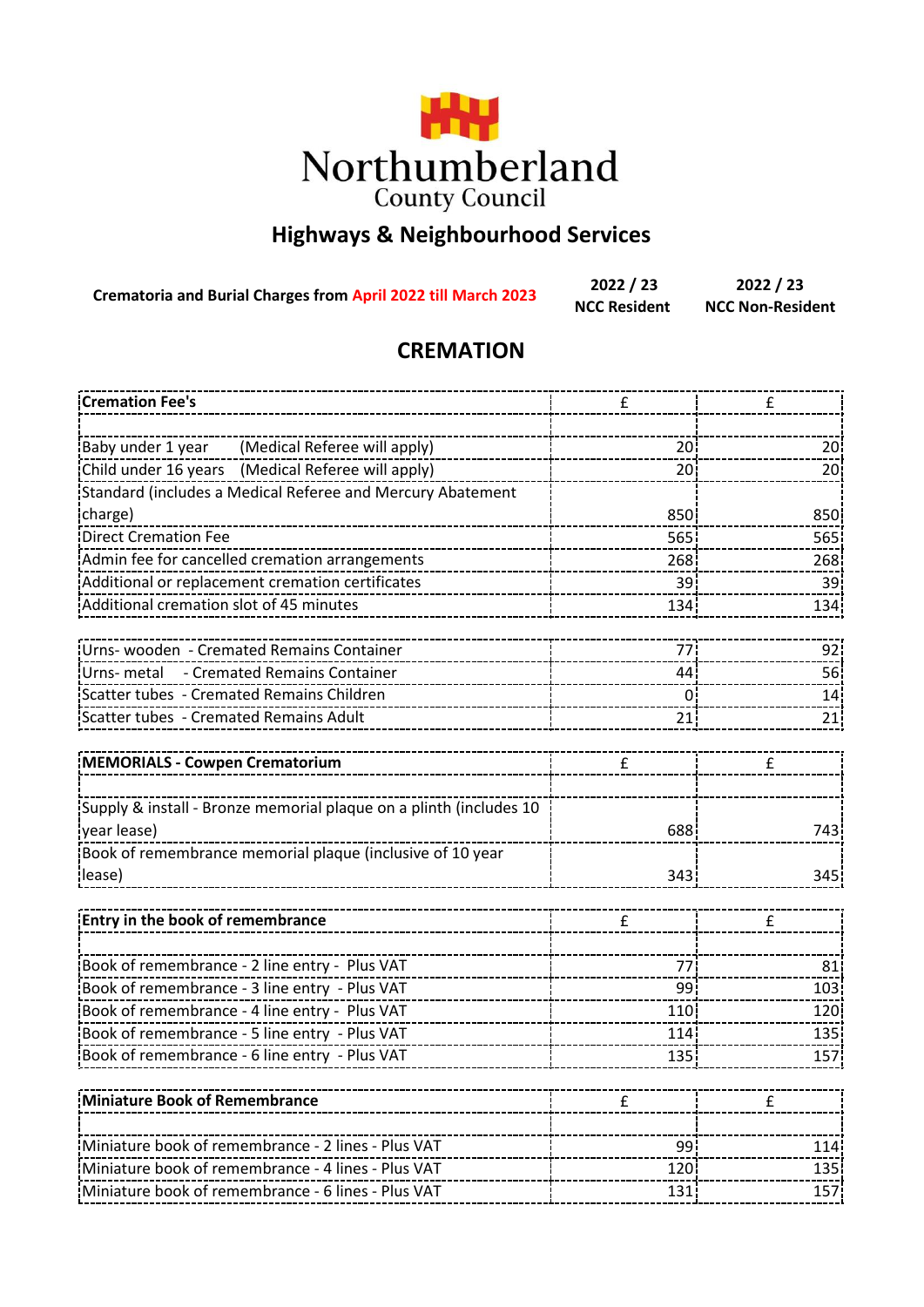| Memorial Cards                                                    | £               | £               |
|-------------------------------------------------------------------|-----------------|-----------------|
|                                                                   |                 |                 |
| Memorial Cards - 2 lines - Plus VAT                               | 29              | 36              |
| Memorial Cards - 3 lines - Plus VAT                               | 35              | 49              |
| Memorial Cards - 4 lines - Plus VAT                               | 43              | 56              |
| Memorial Cards - 5 lines - Plus VAT                               | <b>56</b>       | 64              |
| Memorial Cards - 6 lines - Plus VAT                               | 63              | 76              |
| Additional line (Book of rem, cards and mini book) Plus VAT       | 31              | 31              |
|                                                                   |                 |                 |
| Additional illustration, flower, coat of arms or badge only       |                 |                 |
| available with a 4 line entry or above                            |                 |                 |
|                                                                   |                 |                 |
|                                                                   |                 |                 |
| Book of remembrance - incorporating illustration/badge - Plus VAT | 114             | 128             |
| Book of remembrance - incorporating coat of arms - Plus VAT       | 128             | 142             |
|                                                                   |                 |                 |
| <b>Wesley Music charges</b>                                       | £               | £               |
|                                                                   |                 |                 |
| Charges for Audio & Video Recordings of a Service - Plus VAT      |                 |                 |
|                                                                   |                 |                 |
| Video recording supplied on DVD (First or only copy) - Plus VAT   | 46              | 46              |
| As above with visual tribute - Plus VAT                           | 60              | 60              |
| Subsequent Copies - Plus VAT                                      | 24              | 24              |
|                                                                   |                 |                 |
| Charges for the Preparation of Visual Tributes Plus VAT           |                 |                 |
| single still image Plus VAT                                       | 17              | 17 <sup>1</sup> |
| slide show up to 25 images & NO music - Plus VAT                  | 39              | 39              |
| for every additional 25 images & NO music - Plus VAT              | 52              | 52              |
| slide show up to 25 images WITH MUSIC - Plus VAT                  | 70              | 70              |
| For every additional 25 images WITH MUSIC - Plus VAT              | 94¦             | 94I             |
| --------------<br>Family video file - Plus VAT                    | 17 <sub>1</sub> | 17              |
|                                                                   |                 |                 |
| URGENT SERVICE order for tributes received after the 48hr cut-off |                 |                 |
| period are subject to an additional fee - Plus VAT                | 117             | 117             |
| URGENT SERVICE order for Web-cast received after the 24hr cut-    |                 |                 |
| off period are subject to an additional fee - Plus VAT            | 46              | 46              |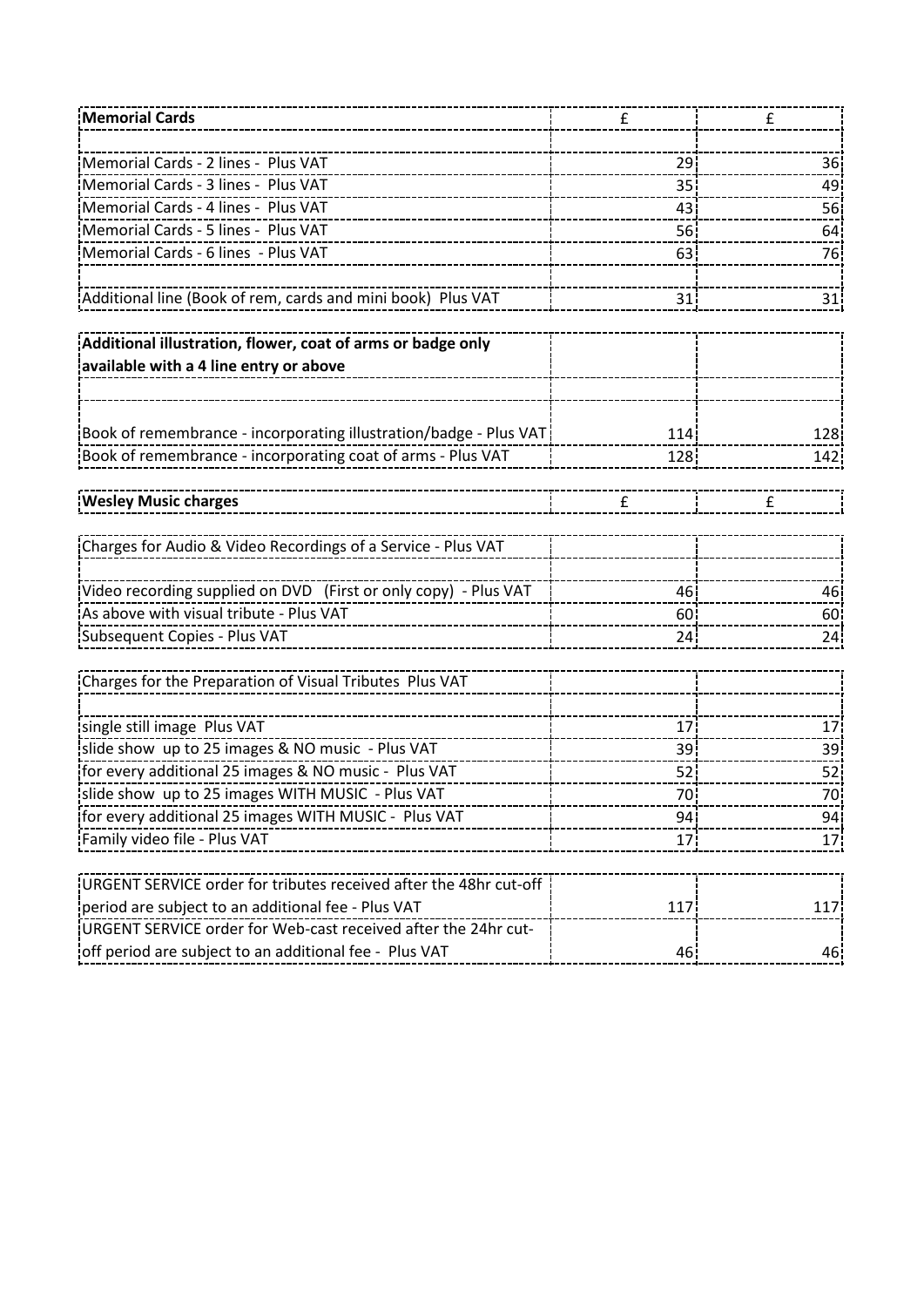| <b>WEEKDAY BURIAL</b>                                                        | £                | £        |
|------------------------------------------------------------------------------|------------------|----------|
|                                                                              |                  |          |
| Stillborn                                                                    | 0.               | $\Omega$ |
| Child under 16 years                                                         | 0.               | 253      |
| Adult Grave - single depth<br>(also for a woodland *pre-                     |                  |          |
| booked/purchased grave)                                                      | 981 <sup>1</sup> | 1136     |
| Adult Grave - double depth                                                   | 1054             | 1176     |
| Adult Grave - triple depth by request and only if available                  | 1083             | 1218     |
| Cremated remains of any person                                               | 289              | 328      |
| Body parts                                                                   | 289              | 328      |
| Scattering of ashes- accompanied (by appointment)                            | 171              | 190      |
| Admin fee for a cancelled burial after grave preparation (also               |                  |          |
| applies to cremated remains graves)                                          | 322              | 347      |
| Use of crematorium chapels (prior to burial) per 45 minute slot              | 134              | 134      |
|                                                                              |                  |          |
| <b>SATURDAY BURIAL</b>                                                       | £                | £        |
|                                                                              |                  |          |
| Stillborn                                                                    | 192              | 192      |
| Child under 16 years                                                         | 364              | 364      |
| (also for a woodland *pre-<br>Adult grave - single depth                     |                  |          |
| booked/purchased grave)                                                      | 1479             | 1708     |
| Adult grave - double depth                                                   | 1591             | 1747     |
| Adult grave - triple depth by request and only available                     | 1699             | 1866     |
| Cremated remains of any person                                               | 399              | 426      |
| Body parts                                                                   | 399              | 426      |
| Scattering of ashes - accompanied (by appointment)                           | 215              | 230      |
| Use of crematorium chapels (prior to burial) per 45 minute slot              | 134              | 134      |
|                                                                              |                  |          |
| <b>Cowpen Cemetery Only</b>                                                  | £                | £        |
|                                                                              |                  |          |
| Burial of cremated remains including memorial plaque                         | 950              | 1042     |
| Burial of cremated remains including memorial plaque (Saturday               |                  |          |
| Burial)                                                                      | 1060             | 1140     |
|                                                                              |                  |          |
| <b>WOODLAND BURIAL</b>                                                       |                  |          |
| INCLUDES PURCHASE OF EXCLUSIVE RIGHT FOR 50 YEARS                            | £                | £        |
|                                                                              |                  |          |
| Adult Grave single depth (inc ERB)                                           | 2016             | 2189     |
| --------------------------------------<br>Adult Grave single depth with tree | 2124             | 2300     |
|                                                                              |                  |          |

## **BURIALS**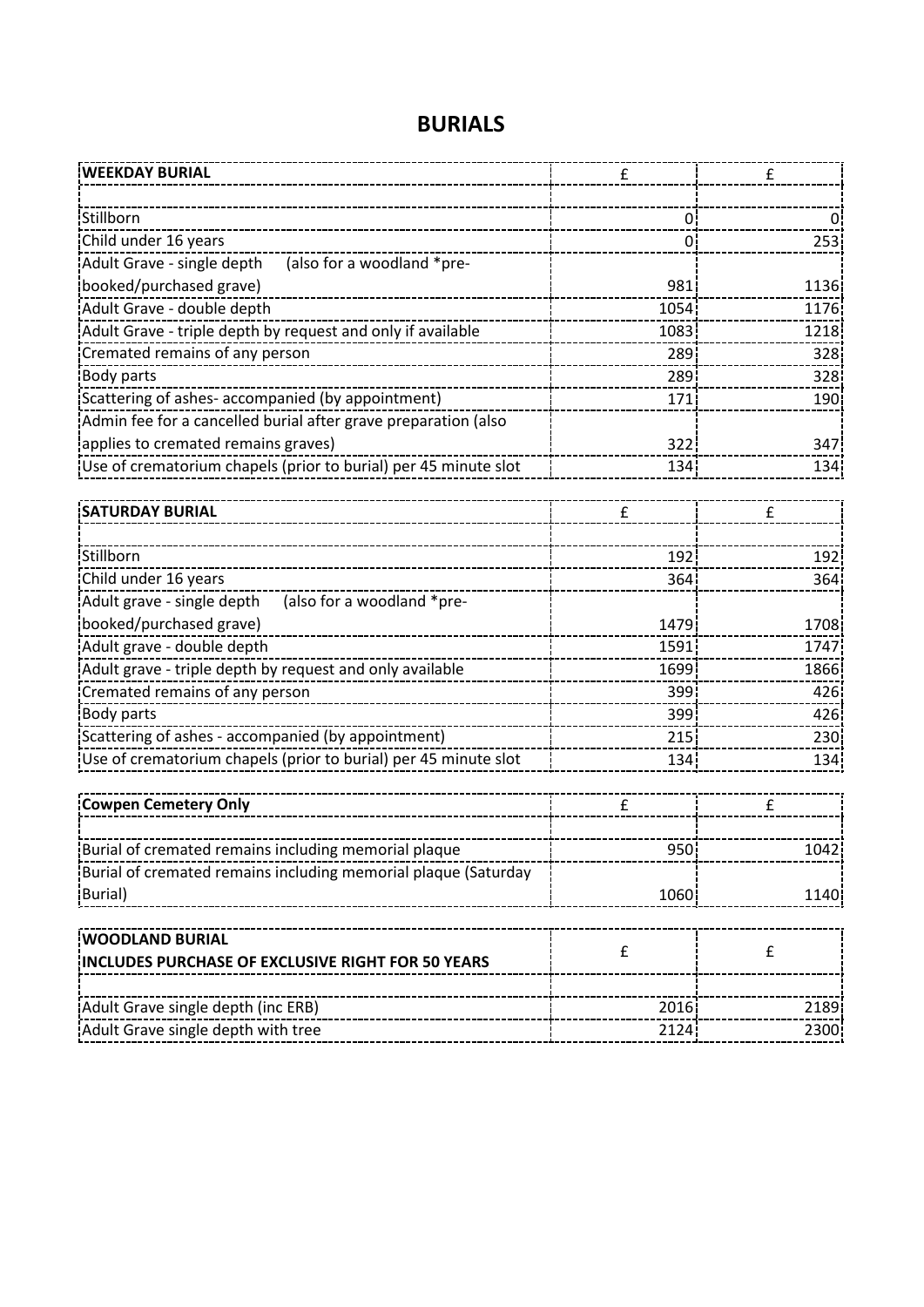| 423             |
|-----------------|
| 461             |
|                 |
| 1083            |
| 1217            |
| 1308            |
| 410             |
|                 |
| 1292            |
| 509             |
|                 |
| 431             |
|                 |
|                 |
| 91              |
| 83              |
| 132!            |
|                 |
| 36 <sub>1</sub> |
| 421             |
|                 |
| 114             |
| 35              |
| 262i            |
| 227             |
| 114             |
|                 |
| 339             |
|                 |
| 291             |
|                 |
| 338             |
| 0               |
|                 |
|                 |
|                 |
| 1022            |
|                 |
| 2048            |
| 135             |
|                 |
|                 |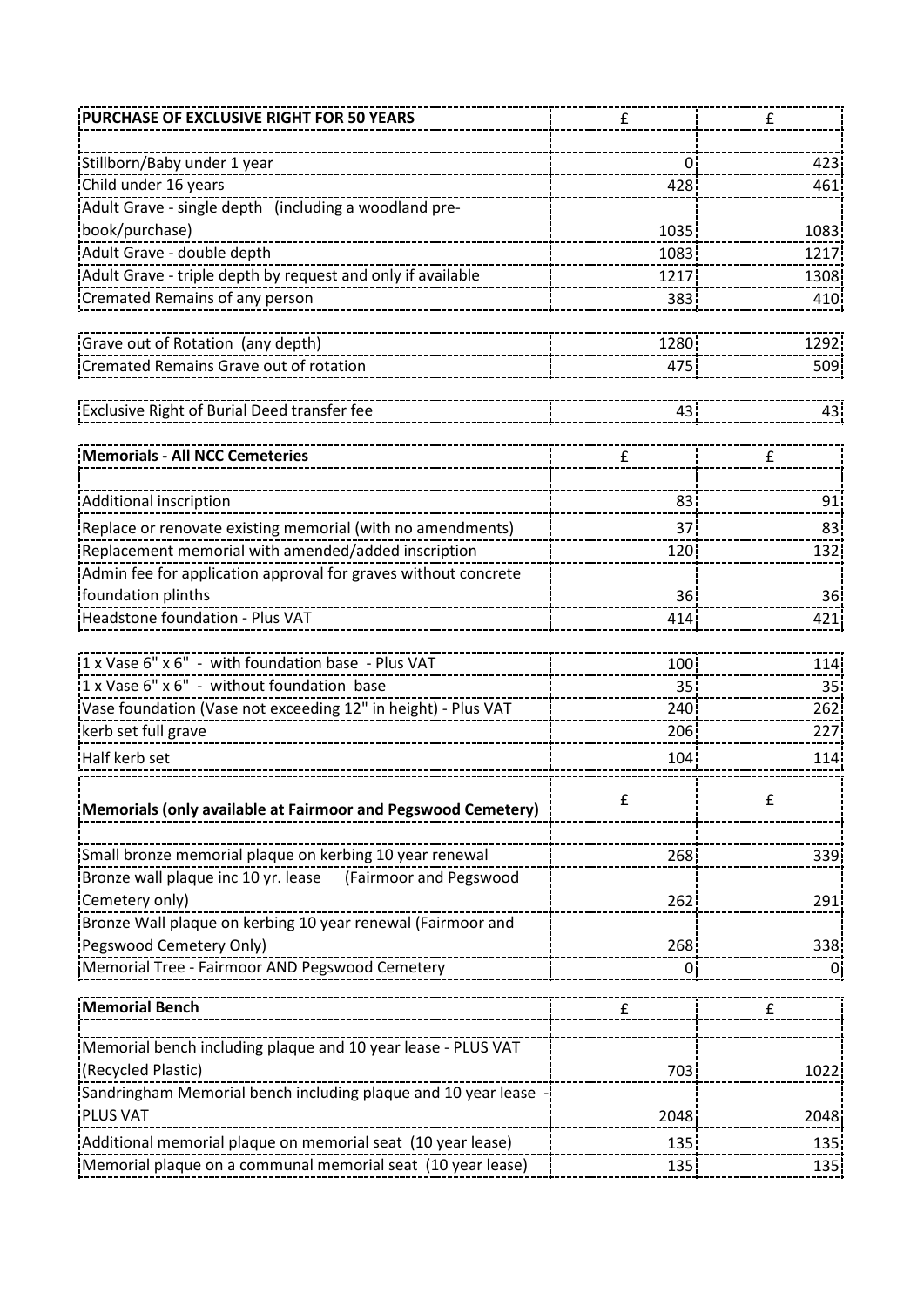| MEMORIALS - Miscellaneous                                         |      |                 |
|-------------------------------------------------------------------|------|-----------------|
|                                                                   |      |                 |
| Right to construct a vault grave 4ft width                        | 2434 | 2644            |
| Renewal of all 10 year leases (seats, trees, roses, wall plaques) | 277  | 277             |
| Refurbishment of a bronze memorial plaque                         | 46   | 461             |
|                                                                   |      |                 |
| Search of cemetery or crematorium records                         | 63   | 86!             |
| Certified extract from register of cremations                     | 54   | 54              |
| Certified copy of an entry in register of burials                 | 54   | 54 <sub>1</sub> |
| Request for probe of an existing grave                            | 54 i | 54 i            |
| Deposit of ashes in the Crematorium (30 days free of charge then  |      |                 |
| monthly in advance)                                               |      |                 |
|                                                                   |      |                 |
| Disinterment and / or re burial - cost on application             |      |                 |